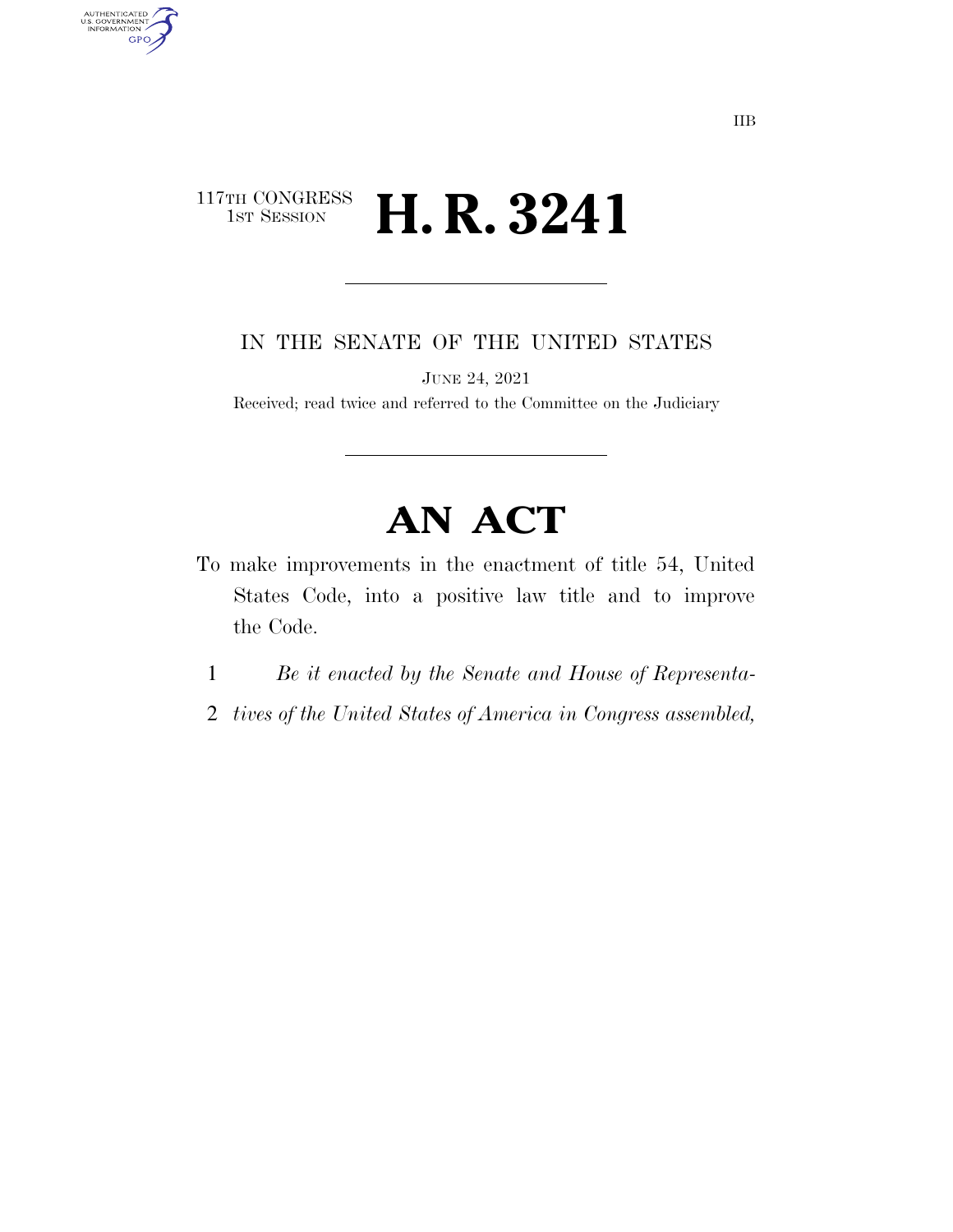#### **SECTION 1. TABLE OF CONTENTS.**

- The table of contents for this Act is as follows:
	- Sec. 1. Table of contents.
	- Sec. 2. Purpose.
	- Sec. 3. Title 15, United States Code.
	- Sec. 4. Title 16, United States Code.
	- Sec. 5. Title 43, United States Code.
	- Sec. 6. Amendments to Public Law 113–287 and Title 54, United States Code.
	- Sec. 7. Transitional and savings provisions.
	- Sec. 8. Repeals.

#### **SEC. 2. PURPOSE.**

- The purpose of this Act is to make improvements in the enactment of
- title 54, United States Code, into a positive law title and to improve the Code.

## **SEC. 3. TITLE 15, UNITED STATES CODE.**

8 Section  $107(a)(3)(D)$  of the Alaska Natural Gas Pipeline Act (15 U.S.C.

720e(a)(3)(D)) is amended by striking ''the National Historic Preservation

 Act (16 U.S.C. 470 et seq.);'' and inserting ''division A of subtitle III of title 54, United States Code;''.

## **SEC. 4. TITLE 16, UNITED STATES CODE.**

 Section 815(4) of the Alaska National Interest Lands Conservation Act 14 (16 U.S.C. 3125(4)) is amended by striking "section  $100101(b)(1)$ " and in-serting ''section 100101(a)''.

### **SEC. 5. TITLE 43, UNITED STATES CODE.**

 Section 4(b) of the Abandoned Shipwreck Act of 1987 (43 U.S.C. 2103(b)) is amended by striking ''title I of the National Historic Preserva-tion Act,'' and inserting ''chapter 3029 of title 54, United States Code,''.

## **SEC. 6. AMENDMENTS TO PUBLIC LAW 113–287 AND TITLE 54, UNITED STATES CODE.**

 (a) SECTION 7 OF PUBLIC LAW 113–287.—Effective December 19, 2014, the Schedule of Laws Repealed in section 7 of Public Law 113–287 (128 Stat. 3273) is amended as follows:

# (1) NATIONAL HISTORIC PRESERVATION ACT.—The item relating to section 401 of the National Historic Preservation Act (Public Law 89– 665, 16 U.S.C. 470x) (128 Stat. 3276) is stricken and that section is revived to read as if that item had not been enacted.

 (2) PUBLIC LAW 91–383.—The item relating to section 3 of Public Law 91–383 (16 U.S.C. 1a–2) (128 Stat. 3277) is amended to read as follows and subsection (g) (words after 1st sentence) is revived to read as if that item had been enacted as follows: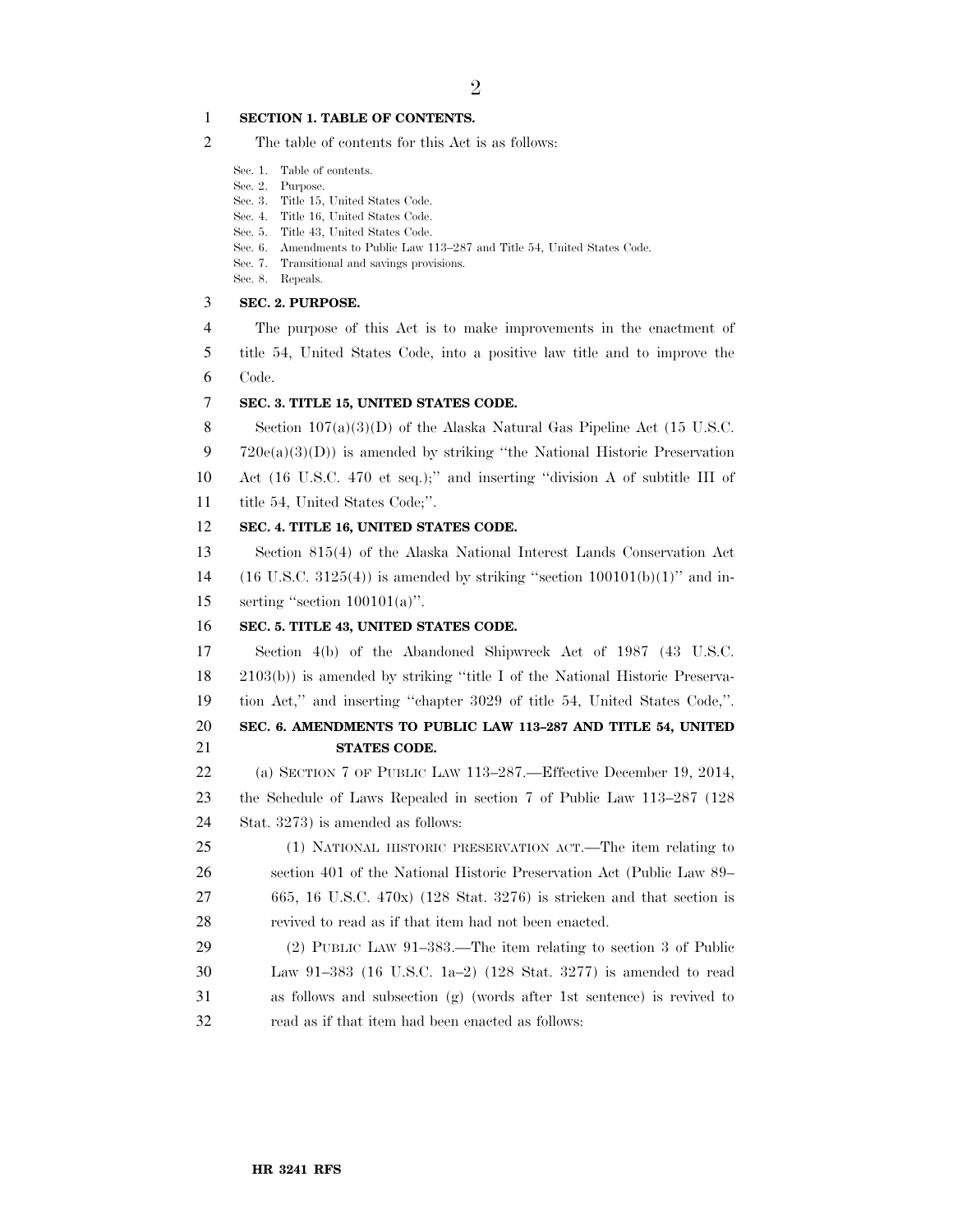''Schedule of Laws Repealed

| "Act | Section                                          | United States Code Former<br>Classification                             |
|------|--------------------------------------------------|-------------------------------------------------------------------------|
|      | " $3$ (less (g) (words after 1st)<br>sentence)). | $1\mathrm{a}{-2}$ (less(g) (words after $1\mathrm{st}$<br>sentence)).". |
|      |                                                  |                                                                         |

1 (3) URBAN PARK AND RECREATION RECOVERY ACT.—The items re-2 lating to title X, §§ 1004 through 1015 of the Urban Park and Recre-

3 ation Recovery Act of 1978 (Public Law 95–625, 92 Stat. 3538) (128

4 Stat. 3277) are amended to read as follows:

''Schedule of Laws Repealed

| "Act                                                                 | Section | United States Code Former<br>Classification                                                                                                                                                                       |
|----------------------------------------------------------------------|---------|-------------------------------------------------------------------------------------------------------------------------------------------------------------------------------------------------------------------|
| "Urban Park and Recreation Recovery"<br>Act of 1978 (Pub. L. 95–625) |         | 16 U.S.C. 2503.<br>  16 U.S.C. 2505.<br>16 U.S.C. 2506.<br>16 U.S.C. 2507.<br>16 U.S.C. 2508.<br>16 U.S.C. 2509.<br>16 U.S.C. 2510.<br>16 U.S.C. 2511.<br>16 U.S.C. 2512.<br>16 U.S.C. 2513.<br>16 U.S.C. 2514.". |

 (b) SECTION 100507.—The heading for subsection (h)(3) of section 100507 of title 54, United States Code, is amended by striking ''(b), (c), 7 and  $(g)$ " and inserting "(B), (C), AND (G)". (c) SECTION 100903.—The heading for subsection (a) of section 100903 of title 54, United States Code, is amended by striking ''GENERAL'' and in- serting ''GENERAL.''. (d) CHAPTER 1013.—Chapter 1013 of title 54, United States Code, is amended— (1) by amending section 101331 to read as follows: **''§ 101331. Purposes; definitions**  ''(a) PURPOSES.—The purposes of this subchapter are— 16 "(1) to develop where necessary an adequate supply of quality hous- ing units for field employees of the Service in a reasonable timeframe; 18 "(2) to expand the alternatives available for construction and repair of essential Government housing;  $\frac{1}{20}$  (3) to rely on the private sector to finance or supply housing in car- ryout out this subchapter, to the maximum extent possible, to reduce 22 the need for Federal appropriations; 23 "(4) to ensure that adequate funds are available to provide for long- term maintenance needs of field employee housing; and 25 "(5) to eliminate unnecessary Government housing and locate such housing as is required in a manner such that primary resource values are not impaired.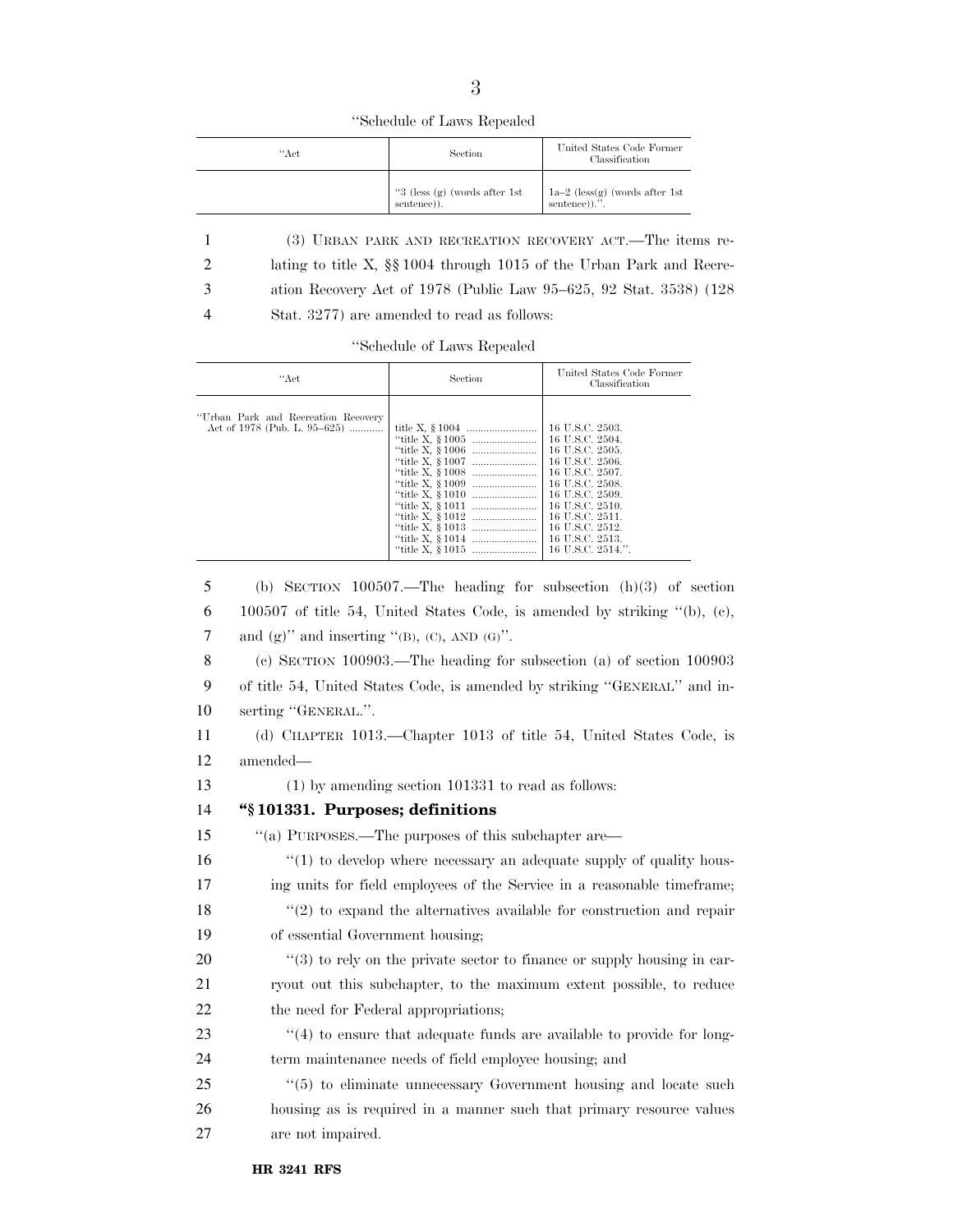| 1  | "(b) DEFINITIONS.—In this subchapter:                                      |
|----|----------------------------------------------------------------------------|
| 2  | "(1) FIELD EMPLOYEE.—The term 'field employee' means—                      |
| 3  | "(A) an employee of the Service who is exclusively assigned by             |
| 4  | the Service to perform duties at a field unit, and the members of          |
| 5  | the employee's family; and                                                 |
| 6  | "(B) any other individual who is authorized to occupy Federal              |
| 7  | Government quarters under section 5911 of title 5, and for whom            |
| 8  | there is no feasible alternative to the provision of Federal Govern-       |
| 9  | ment housing, and the members of the individual's family.                  |
| 10 | "(2) PRIMARY RESOURCE VALUES.—The term 'primary resource val-              |
| 11 | ues' means resources that are specifically mentioned in the enabling       |
| 12 | legislation for that field unit or other resource value recognized under   |
| 13 | Federal statute.                                                           |
| 14 | "(3) QUARTERS.—The term 'quarters' means quarters owned or                 |
| 15 | leased by the Federal Government.                                          |
| 16 | "(4) SEASONAL QUARTERS.—The term 'seasonal quarters' means                 |
| 17 | quarters typically occupied by field employees who are hired on assign-    |
| 18 | ments of 6 months or less."; and                                           |
| 19 | (2) in the chapter table of contents, by amending the item relating        |
| 20 | to section 101331 to read as follows:<br>"101331. Purposes; definitions.". |
| 21 | (e) CHAPTER 1015.—Chapter 1015 of title 54, United States Code, is         |
| 22 | amended—                                                                   |
| 23 | $(1)$ by redesignating sections $101521$ through $101524$ as sections      |
| 24 | 101522 through 101525;                                                     |
| 25 | $(2)$ by inserting before section 101522, as redesignated by paragraph     |
| 26 | $(1)$ , the following:                                                     |
| 27 | "\\$101521. Purpose                                                        |
| 28 | "The purpose of this subchapter is to make the System more accessible      |
| 29 | in a manner consistent with the preservation of parks and the conservation |
| 30 | of energy by encouraging the use of transportation modes other than per-   |
| 31 | sonal motor vehicles for access to and in System units with minimum dis-   |
| 32 | ruption to nearby communities through authorization of a pilot transpor-   |
| 33 | tation program.";                                                          |
| 34 | $(3)$ in section 101522(b)(2)(B), as redesignated by paragraph (1), by     |
| 35 | striking "ACQUISTION" and inserting "ACQUISITION";                         |
| 36 | $(4)$ in section 101524(a), as redesignated by paragraph $(1)$ , by strik- |
| 37 | ing "101521" and inserting "101522"; and                                   |
| 38 | $(5)$ in the chapter table of contents—                                    |
| 39 | $(A)$ by redesignating the items relating to sections $101521$             |
| 40 | through $101524$ as items relating to sections $101522$ through            |
| 41 | $101525$ ; and                                                             |
|    |                                                                            |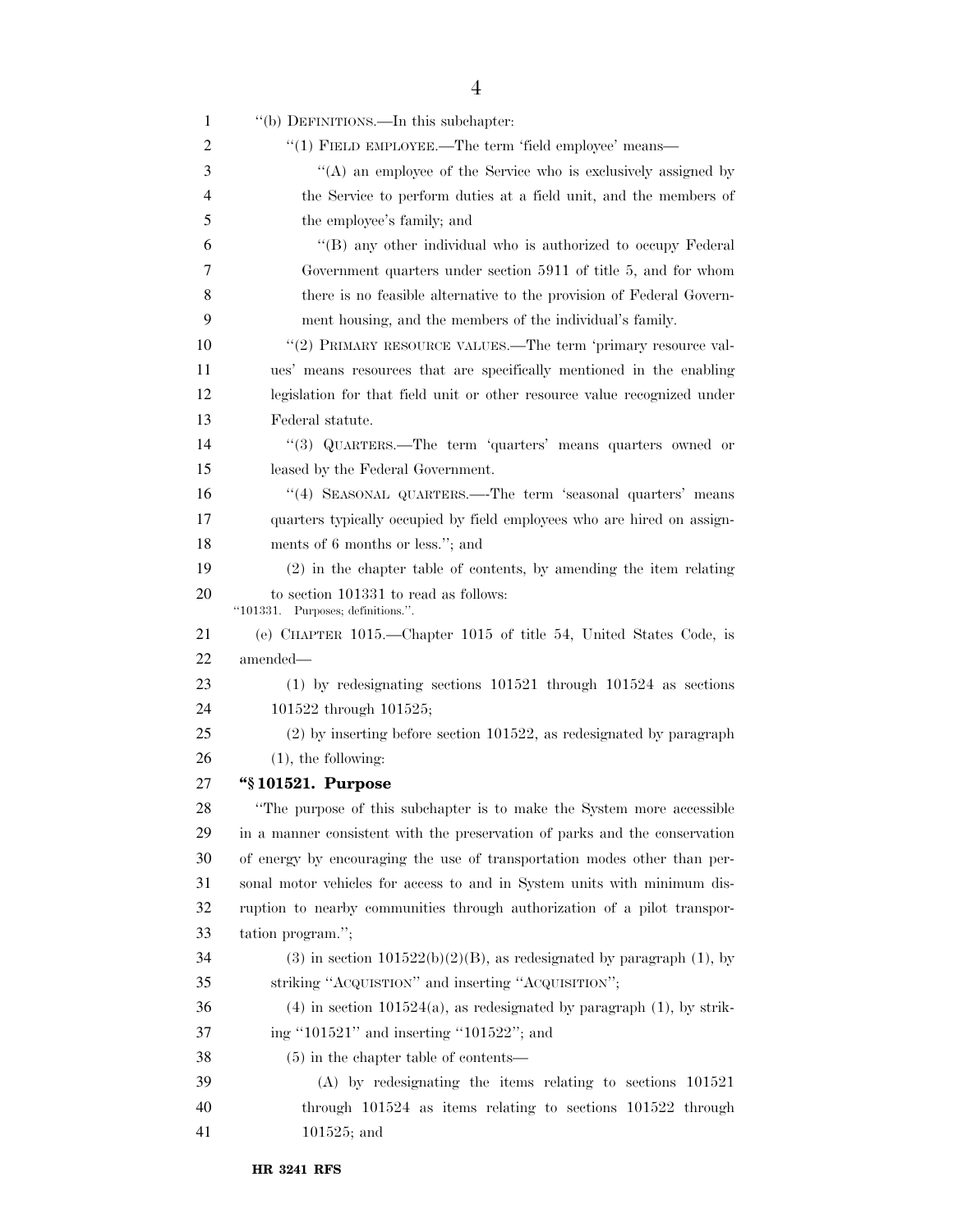| 1  | $(B)$ by inserting before the item relating to section 101522, as           |
|----|-----------------------------------------------------------------------------|
| 2  | redesignated by subparagraph (A), the following:<br>``101521.<br>Purpose.". |
| 3  | (f) SECTION 101913.—The heading for paragraph $(4)(C)$ of section           |
| 4  | 101913 of title 54, United States Code, is amended by striking "MIMIMUM"    |
| 5  | and inserting "MINIMUM".                                                    |
| 6  | (g) SECTION $102302$ . The heading for subsection (d) of section $102302$   |
| 7  | of title 54, United States Code, is amended by striking "RESPONSBILITIES"   |
| 8  | and inserting "RESPONSIBILITIES".                                           |
| 9  | (h) CHAPTER 2003.—Chapter 2003 of title 54, United States Code, is          |
| 10 | amended—                                                                    |
| 11 | $(1)$ by amending section 200301 to read as follows:                        |
| 12 | "\\$200301. Purposes; definitions                                           |
| 13 | "(a) PURPOSES.—The purposes of this chapter are—                            |
| 14 | $"(1)$ to assist in preserving, developing, and assuring accessibility to   |
| 15 | all citizens of the United States and visitors who are lawfully present     |
| 16 | in the United States such quality and quantity of outdoor recreation        |
| 17 | resources as may be available and are necessary and desirable for indi-     |
| 18 | vidual active participation in that recreation; and                         |
| 19 | $(2)$ to strengthen the health and vitality of the citizens of the          |
| 20 | United States by-                                                           |
| 21 | $\lq\lq$ providing funds for and authorizing Federal assistance to          |
| 22 | the States in planning, acquisition, and development of needed              |
| 23 | land and water areas and facilities; and                                    |
| 24 | "(B) providing funds for the Federal acquisition and develop-               |
| 25 | ment of certain land and other areas.                                       |
| 26 | "(b) DEFINITIONS.—In this chapter:                                          |
| 27 | "(1) FUND.—The term 'Fund' means the Land and Water Con-                    |
| 28 | servation Fund established under section 200302 of this title.              |
| 29 | "(2) STATE.—The term 'State' means a State, the District of Co-             |
| 30 | lumbia, Puerto Rico, Guam, American Samoa, the Virgin Islands, and          |
| 31 | the Northern Mariana Islands.";                                             |
| 32 | (2) in section 200310(a), by striking "section $9503(c)(3)(B)$ of the       |
| 33 | Internal Revenue Code of 1986 (26 U.S.C. 9503 $(e)(3)(B)$ )" and insert-    |
| 34 | ing "section $9503(c)(3)(A)$ of the Internal Revenue Code of 1986 (26       |
| 35 | U.S.C. $9503(e)(3)(A))$ "; and                                              |
| 36 | (3) in the chapter table of contents, by amending the item relating         |
| 37 | to section 200301 to read as follows:<br>"200301. Purposes; definitions.".  |
| 38 | (i) CHAPTER 2005.—Chapter 2005 of title 54, United States Code, is          |
| 39 | amended—                                                                    |
| 40 | $(1)$ by amending section 200501 to read as follows:                        |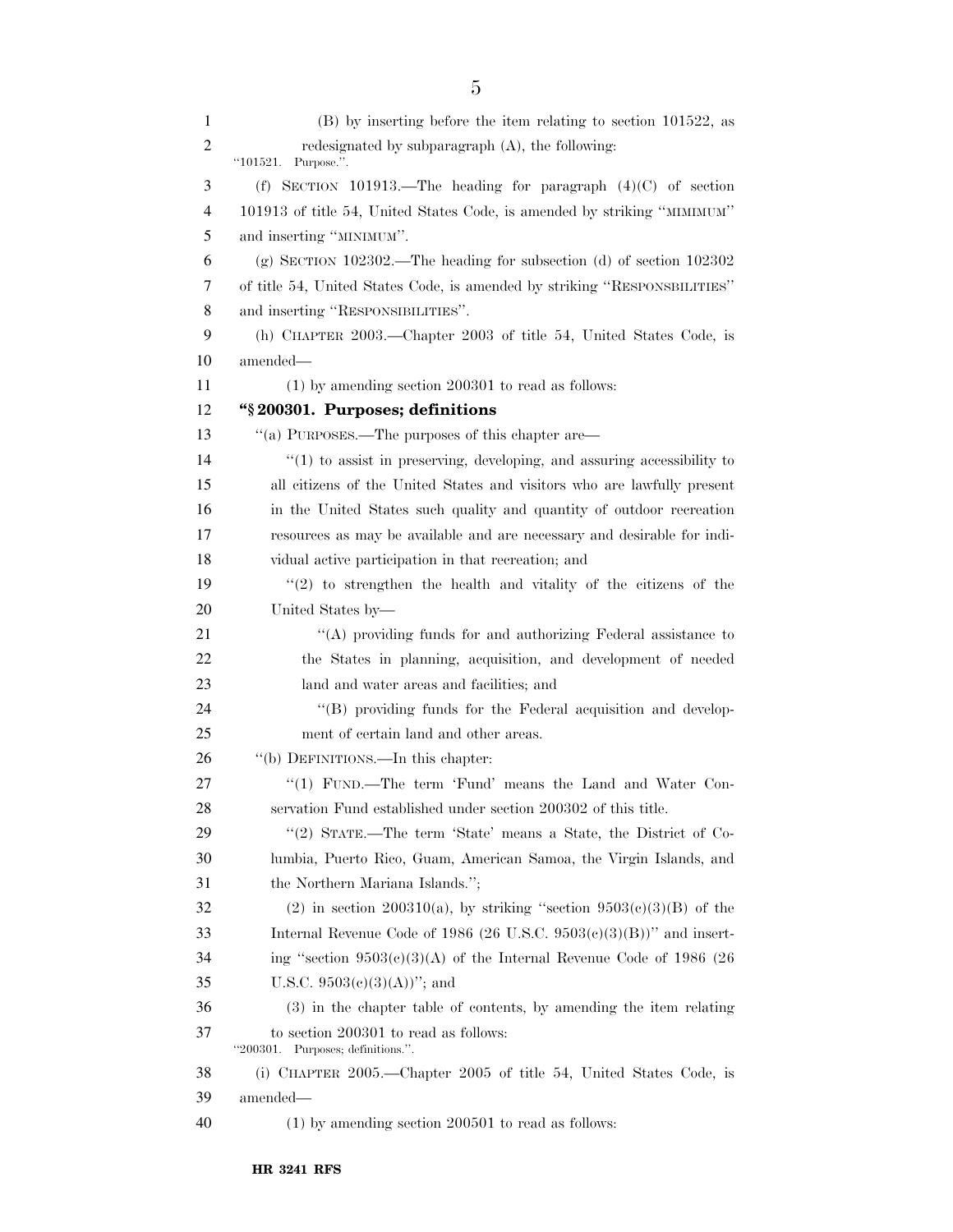| 1  | "§200501. Purposes; complement to existing Federal pro-                      |
|----|------------------------------------------------------------------------------|
| 2  | grams; definitions                                                           |
| 3  | "(a) PURPOSES.— The purposes of this chapter are—                            |
| 4  | $(1)$ to authorize the Secretary to establish an urban park and recre-       |
| 5  | ation recovery program that would provide Federal grants to economi-         |
| 6  | cally hard-pressed communities specifically for the rehabilitation of        |
| 7  | critically needed recreation areas, facilities, and development of im-       |
| 8  | proved recreation programs;                                                  |
| 9  | $\lq(2)$ to improve recreation facilities and expand recreation services     |
| 10 | in urban areas with a high incidence of crime and to help deter crime        |
| 11 | through the expansion of recreation opportunities for at-risk youth; and     |
| 12 | $(3)$ to increase the security of urban parks and to promote collabo-        |
| 13 | ration between local agencies involved in parks and recreation, law en-      |
| 14 | forcement, youth social services, and juvenile justice system.               |
| 15 | "(b) COMPLEMENT EXISTING FEDERAL PROGRAMS.-The urban park                    |
| 16 | and recreation recovery program is intended to complement existing Federal   |
| 17 | programs such as the Land and Water Conservation Fund and Community          |
| 18 | Development Grant Programs by encouraging and stimulating local govern-      |
| 19 | ments to revitalize their park and recreation systems and to make long-term  |
| 20 | commitments to continuing maintenance of these systems. The assistance       |
| 21 | shall be subject to such terms and conditions as the Secretary considers ap- |
| 22 | propriate and in the public interest to carry out the purposes of this chap- |
| 23 | ter.                                                                         |
| 24 | "(e) DEFINITIONS.— In this chapter:                                          |
| 25 | "(1) AT-RISK YOUTH RECREATION GRANT.                                         |
| 26 | "(A) IN GENERAL.—The term 'at-risk youth recreation grant'                   |
| 27 | means a grant in a neighborhood or community with a high preva-              |
| 28 | lence of crime, particularly violent crime or crime committed by             |
| 29 | youthful offenders.                                                          |
| 30 | "(B) INCLUSIONS.—The term 'at-risk youth recreation grant'                   |
| 31 | includes—                                                                    |
| 32 | "(i) a rehabilitation grant;                                                 |
| 33 | "(ii) an innovation grant; and                                               |
| 34 | "(iii) a matching grant for continuing program support for                   |
| 35 | a program of demonstrated value or success in providing con-                 |
| 36 | structive alternatives to youth at risk for engaging in criminal             |
| 37 | behavior, including a grant for operating, or coordinating, a                |
| 38 | recreation program or service.                                               |
| 39 | "(C) ADDITIONAL USES OF REHABILITATION GRANT.—In addi-                       |
| 40 | tion to the purposes specified in paragraph $(8)$ , a rehabilitation         |
| 41 | grant that serves as an at-risk youth recreation grant may be used           |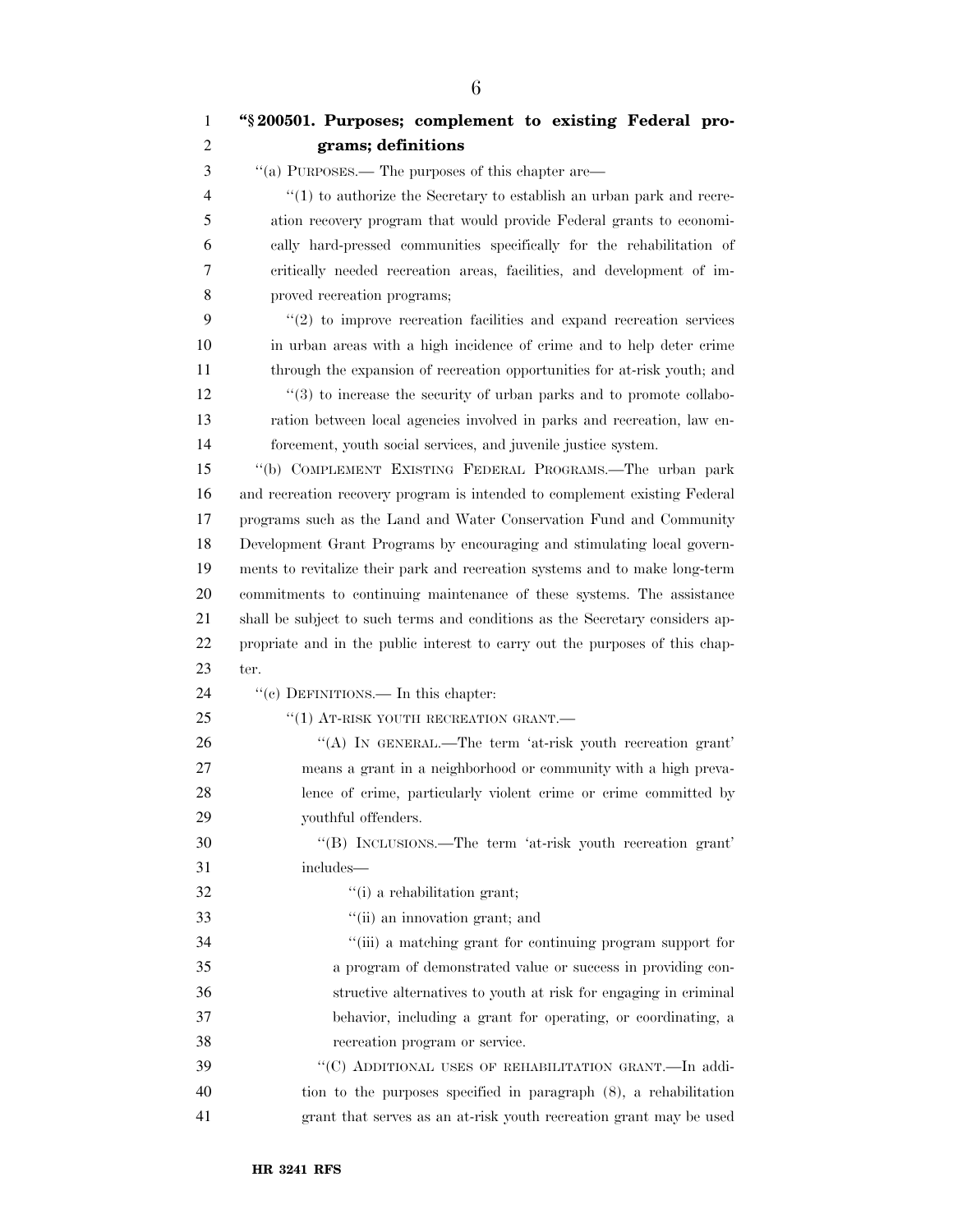| 1              | for the provision of lighting, emergency phones, or any other cap-         |
|----------------|----------------------------------------------------------------------------|
| $\overline{c}$ | ital improvement that will improve the security of an urban park.          |
| $\mathfrak{Z}$ | "(2) GENERAL PURPOSE LOCAL GOVERNMENT.—The term 'general                   |
| $\overline{4}$ | purpose local government' means-                                           |
| 5              | "(A) a city, county, town, township, village, or other general             |
| 6              | purpose political subdivision of a State; and                              |
| 7              | "(B) the District of Columbia.                                             |
| 8              | "(3) INNOVATION GRANT.—The term 'innovation grant' means a                 |
| 9              | matching grant to a local government to cover costs of personnel, facili-  |
| 10             | ties, equipment, supplies, or services designed to demonstrate innova-     |
| 11             | tive and cost-effective ways to augment park and recreation opportuni-     |
| 12             | ties at the neighborhood level and to address common problems related      |
| 13             | to facility operations and improved delivery of recreation service, not    |
| 14             | including routine operation and maintenance activities.                    |
| 15             | "(4) MAINTENANCE.—The term 'maintenance' means all commonly                |
| 16             | accepted practices necessary to keep recreation areas and facilities op-   |
| 17             | erating in a state of good repair and to protect them from deterioration   |
| 18             | resulting from normal wear and tear.                                       |
| 19             | "(5) PRIVATE, NONPROFIT AGENCY.—The term 'private, nonprofit               |
| 20             | agency' means a community-based, nonprofit organization, corporation,      |
| 21             | or association organized for purposes of providing recreational, con-      |
| 22             | servation, and educational services directly to urban residents on a       |
| 23             | neighborhood or communitywide basis through voluntary donations, vol-      |
| 24             | untary labor, or public or private grants.                                 |
| 25             | $``(6)$ RECOVERY ACTION PROGRAM GRANT.                                     |
| 26             | "(A) IN GENERAL.—The term 'recovery action program grant'                  |
| 27             | means a matching grant to a local government for development of            |
| 28             | local park and recreation recovery action programs to meet the re-         |
| 29             | quirements of this chapter.                                                |
| 30             | "(B) USE.—A recovery action program grant shall be used for                |
| 31             | resource and needs assessment, coordination, citizen involvement           |
| 32             | and planning, and program development activities to-                       |
| 33             | "(i) encourage public definition of goals; and                             |
| 34             | "(ii) develop priorities and strategies for overall recreation             |
| 35             | system recovery.                                                           |
| 36             | "(7) RECREATION AREA OR FACILITY.—The term 'recreation area or             |
| 37             | facility' means an indoor or outdoor park, building, site, or other facil- |
| 38             | ity that is dedicated to recreation purposes and administered by a pub-    |
| 39             | lic or private nonprofit agency to serve the recreation needs of commu-    |
| 40             | nity residents. Emphasis shall be on public facilities readily accessible  |
| 41             | to residential neighborhoods, including multiple-use community centers     |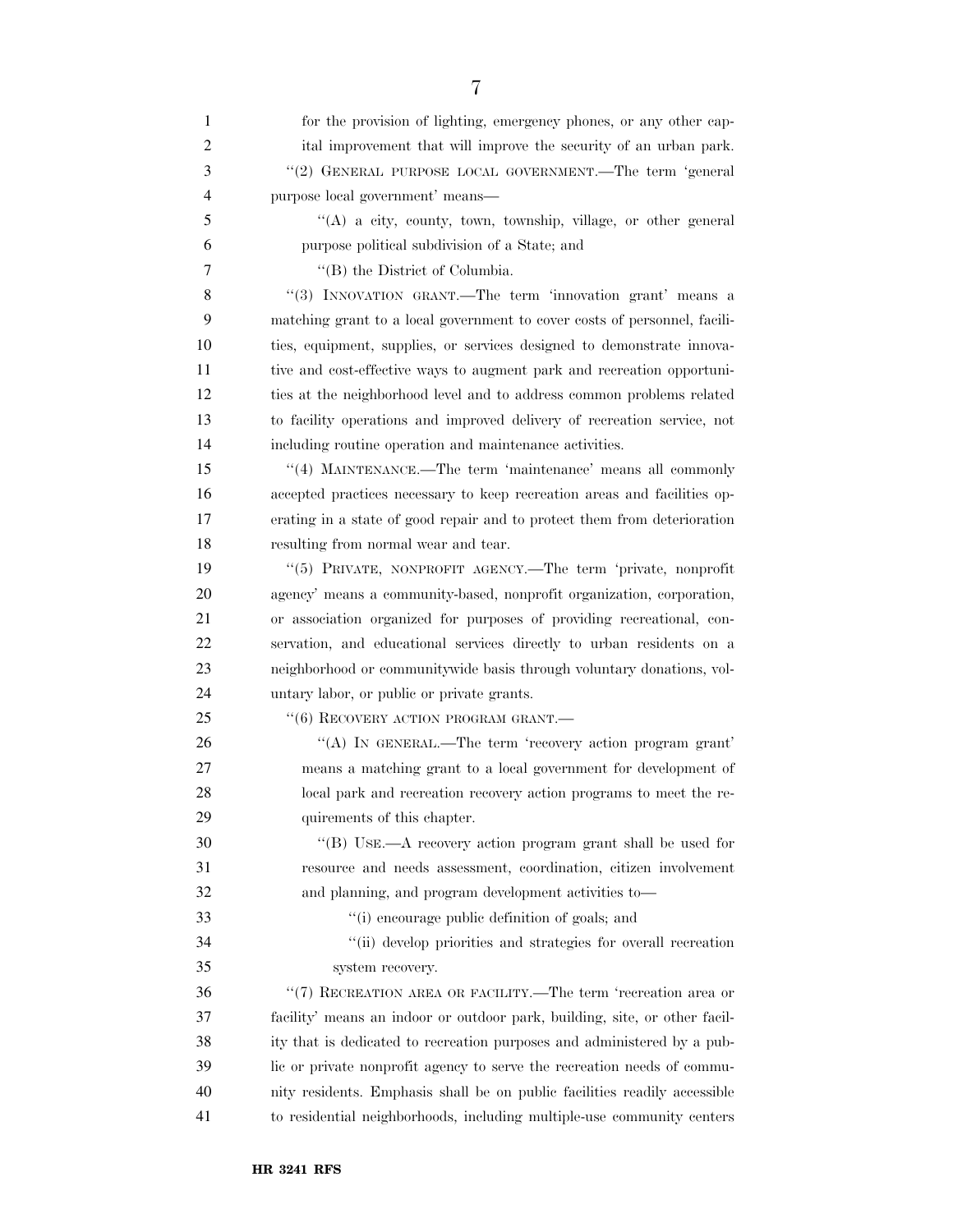| 1  | that have recreation as 1 of their primary purposes, but excluding                                                  |
|----|---------------------------------------------------------------------------------------------------------------------|
| 2  | major sports arenas, exhibition areas, and conference halls used pri-                                               |
| 3  | marily for commercial sports, spectator, or display activities.                                                     |
| 4  | "(8) REHABILITATION GRANT.—The term 'rehabilitation grant'                                                          |
| 5  | means a matching capital grant to a local government for rebuilding,                                                |
| 6  | remodeling, expanding, or developing an existing outdoor or indoor                                                  |
| 7  | recreation area or facility, including improvements in park landscapes,                                             |
| 8  | buildings, and support facilities, but excluding routine maintenance and                                            |
| 9  | upkeep activities.                                                                                                  |
| 10 | $``(9)$ SPECIAL PURPOSE LOCAL GOVERNMENT.                                                                           |
| 11 | "(A) IN GENERAL.—The term 'special purpose local govern-                                                            |
| 12 | ment' means a local or regional special district, public-purpose cor-                                               |
| 13 | poration, or other limited political subdivision of a State.                                                        |
| 14 | "(B) INCLUSIONS.—The term 'special purpose local government'                                                        |
| 15 | includes—                                                                                                           |
| 16 | $\lq\lq$ (i) a park authority;                                                                                      |
| 17 | "(ii) a park, conservation, water, or sanitary district; and                                                        |
| 18 | "(iii) a school district.                                                                                           |
| 19 | "(10) STATE.—The term 'State' means a State, an instrumentality                                                     |
| 20 | of a State approved by the Governor of the State, Puerto Rico, Guam,                                                |
| 21 | American Samoa, the Virgin Islands, and the Northern Mariana Is-                                                    |
| 22 | $lands.$ ";                                                                                                         |
| 23 | $(2)$ in section $200503(c)$ , by striking "transferree" and inserting                                              |
| 24 | "transferee"; and                                                                                                   |
| 25 | (3) in the chapter table of contents, by amending the item relating                                                 |
| 26 | to section 200501 to read as follows:<br>"200501. Purposes; complement to existing Federal programs; definitions.". |
| 27 | (j) SECTION $302302$ . The heading for subsection (a) of section $302302$                                           |
| 28 | of title 54, United States Code, is amended by striking "OCCCUR" and in-                                            |
| 29 | serting "OCCUR".                                                                                                    |
| 30 | (k) SECTION 302701.—Section 302701(e) of title 54, United States                                                    |
| 31 | Code, is amended by striking "Preservations" and inserting "Preservation".                                          |
| 32 | (l) SECTION $302902$ .—The heading for paragraph (1) of subsection (b)                                              |
| 33 | of section 302902 of title 54, United States Code is amended by striking                                            |
| 34 | "In general" and inserting "IN GENERAL".                                                                            |
| 35 | (m) SECTION 302908.—Section 302908(a) of title 54, United States                                                    |
| 36 | Code, is amended by inserting "the" before "Government of Palau".                                                   |
| 37 | (n) CHAPTER 3083.—Chapter 3083 of title 54, United States Code is                                                   |
| 38 | amended—                                                                                                            |
| 39 | $(1)$ by redesignating sections 308301 through 308304 as sections                                                   |
| 40 | 308302 through 308305;                                                                                              |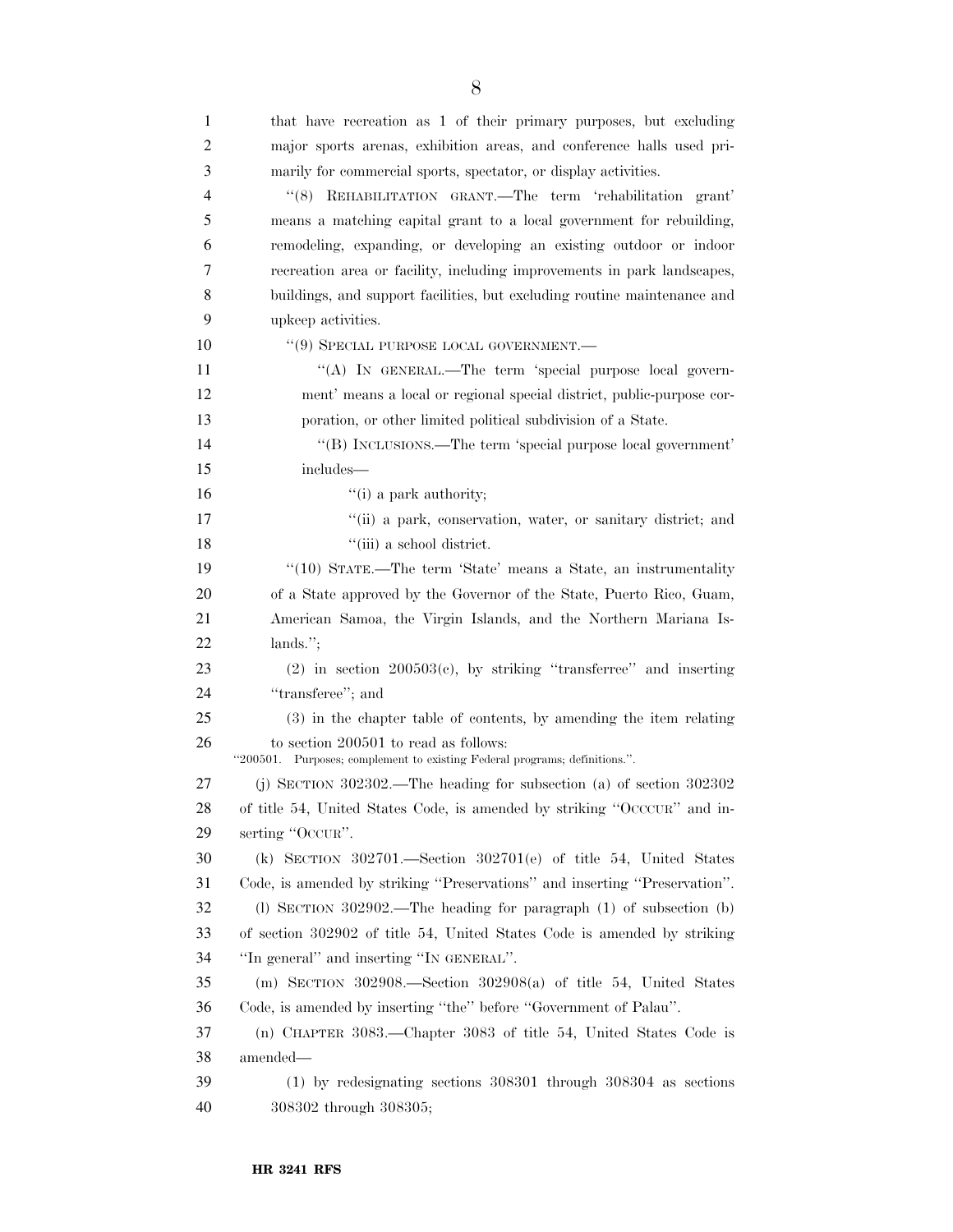| $\mathbf{1}$   | (2) by inserting before section 308302, as redesignated by paragraph          |
|----------------|-------------------------------------------------------------------------------|
| $\overline{c}$ | $(1)$ , the following:                                                        |
| 3              | "\\$308301. Purposes                                                          |
| 4              | "The purposes of this chapter are—                                            |
| 5              | $(1)$ to recognize the importance of the Underground Railroad, the            |
| 6              | sacrifices made by those who used the Underground Railroad in search          |
| 7              | of freedom from tyranny and oppression, and the sacrifices made by            |
| 8              | the people who helped them; and                                               |
| 9              | $\lq(2)$ to authorize the Service to coordinate and facilitate Federal and    |
| 10             | non-Federal activities to commemorate, honor, and interpret the history       |
| 11             | of the Underground Railroad, its significance as a crucial element in         |
| 12             | the evolution of the national civil rights movement, and its relevance        |
| 13             | in fostering the spirit of racial harmony and national reconciliation.";      |
| 14             | $(3)$ in section 308302, as redesignated by paragraph $(1)$ , by striking     |
| 15             | "308302" and inserting "308303";                                              |
| 16             | $(4)$ in section 308305(a), as redesignated by paragraph $(1)$ —              |
| 17             | $(A)$ in paragraph $(1)$ , by striking "308302" and inserting                 |
| 18             | "308303"; and                                                                 |
| 19             | $(B)$ in paragraph $(2)$ , by striking '308303" and inserting                 |
| 20             | "308304"; and                                                                 |
| 21             | $(5)$ in the chapter table of contents—                                       |
| 22             | $(A)$ by redesignating the items relating to sections 308301                  |
| 23             | through 308304 as items relating to sections 308302 through                   |
| 24             | 308305; and                                                                   |
| 25             | (B) by inserting before the item relating to section 308302, as               |
| 26             | redesignated by subparagraph $(A)$ , the following:<br>"308301. Purposes.".   |
| 27             | (o) SECTION 308704.—Section $308704(a)(1)$ of title 54, United States         |
| 28             | Code, is amended by inserting "subsection (c) of this section or" after "sold |
| 29             | under".                                                                       |
| 30             | (p) SECTION 309101.—The heading for subsection (d) of section $309101$        |
| 31             | of title 54, United States Code, is amended by striking "ACQUISTION" and      |
| 32             | inserting "ACQUISITION".                                                      |
| 33             | (q) CHAPTER 3111.—Chapter 3111 of title 54, United States Code, is            |
| 34             | amended-                                                                      |
| 35             | $(1)$ by amending section 311101 to read as follows:                          |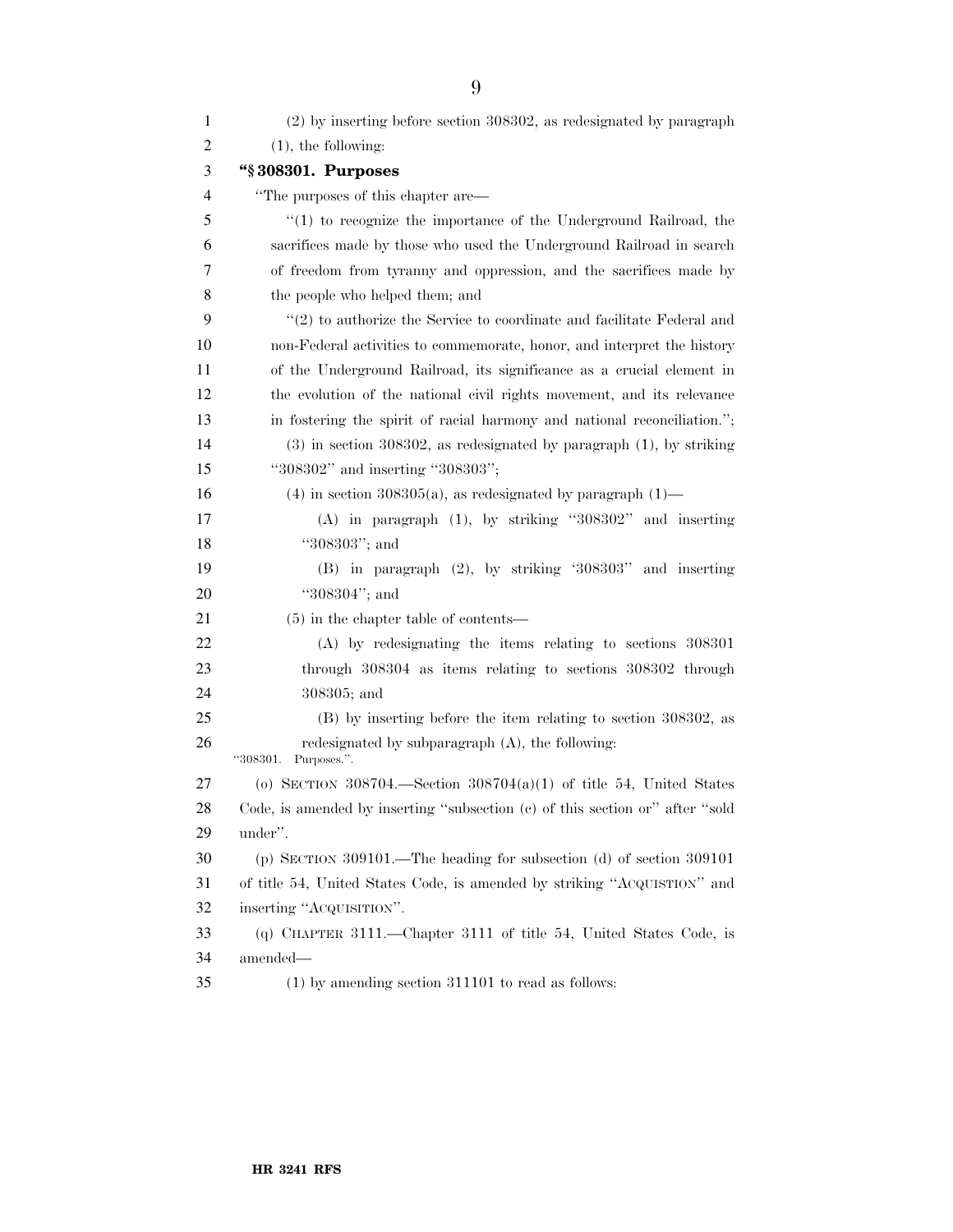| 1  | "§311101. Purpose; definitions                                                |
|----|-------------------------------------------------------------------------------|
| 2  | "(a) PURPOSE.—The purpose of this section is to authorize the Preserve        |
| 3  | America Program, including—                                                   |
| 4  | $(1)$ the Preserve America grant program in the Department of the             |
| 5  | Interior;                                                                     |
| 6  | $\lq(2)$ the recognition programs administered by the Advisory Council        |
| 7  | on Historic Preservation; and                                                 |
| 8  | "(3) the related efforts of Federal agencies, working in partnership          |
| 9  | with State, tribal, and local governments and the private sector, to sup-     |
| 10 | port and promote the preservation of historic resources.                      |
| 11 | "(b) DEFINITIONS.—In this chapter:                                            |
| 12 | "(1) COUNCIL.—The term 'Council' means the Advisory Council on                |
| 13 | Historic Preservation.                                                        |
| 14 | "(2) HERITAGE TOURISM.—The term 'heritage tourism' means the                  |
| 15 | conduct of activities to attract and accommodate visitors to a site or        |
| 16 | area based on the unique or special aspects of the history, landscape         |
| 17 | (including trail systems), and culture of the site or area.                   |
| 18 | "(3) PROGRAM.—The term 'program' means the Preserve America                   |
| 19 | Program established under section $311102(a)$ "; and                          |
| 20 | (2) in the chapter table of contents, by amending the item relating           |
| 21 | to section 311101 to read as follows:<br>"311101. Purpose; definitions.".     |
| 22 | $(r)$ SECTION 312304.—The heading for paragraph $(4)$ of subsection $(b)$     |
| 23 | of section 312304 of title 54, United States Code, is amended by striking     |
| 24 | "COMMISISON" and inserting "COMMISSION".                                      |
| 25 | SEC. 7. TRANSITIONAL AND SAVINGS PROVISIONS                                   |
| 26 | (a) DEFINITIONS.—In this section:                                             |
| 27 | (1) RESTATED PROVISION.—The term "restated provision" means a                 |
| 28 | provision of law that is enacted by section 6.                                |
| 29 | (2) SOURCE PROVISION.—The term "source provision" means a pro-                |
| 30 | vision of law that is replaced by a restated provision.                       |
| 31 | (b) CUTOFF DATE.—The restated provisions replace certain provisions of        |
| 32 | law enacted on or before May 6, 2021. If a law enacted after that date        |
| 33 | amends or repeals a source provision, that law is deemed to amend or re-      |
| 34 | peal, as the case may be, the corresponding restated provision. If a law en-  |
| 35 | acted after that date is otherwise inconsistent with a restated provision or  |
| 36 | a provision of this Act, that law supersedes the restated provision or provi- |
| 37 | sion of this Act to the extent of the inconsistency.                          |
| 38 | (c) ORIGINAL DATE OF ENACTMENT UNCHANGED.—A restated provision                |
| 39 | is deemed to have been enacted on the date of enactment of the source pro-    |
| 40 | vision.                                                                       |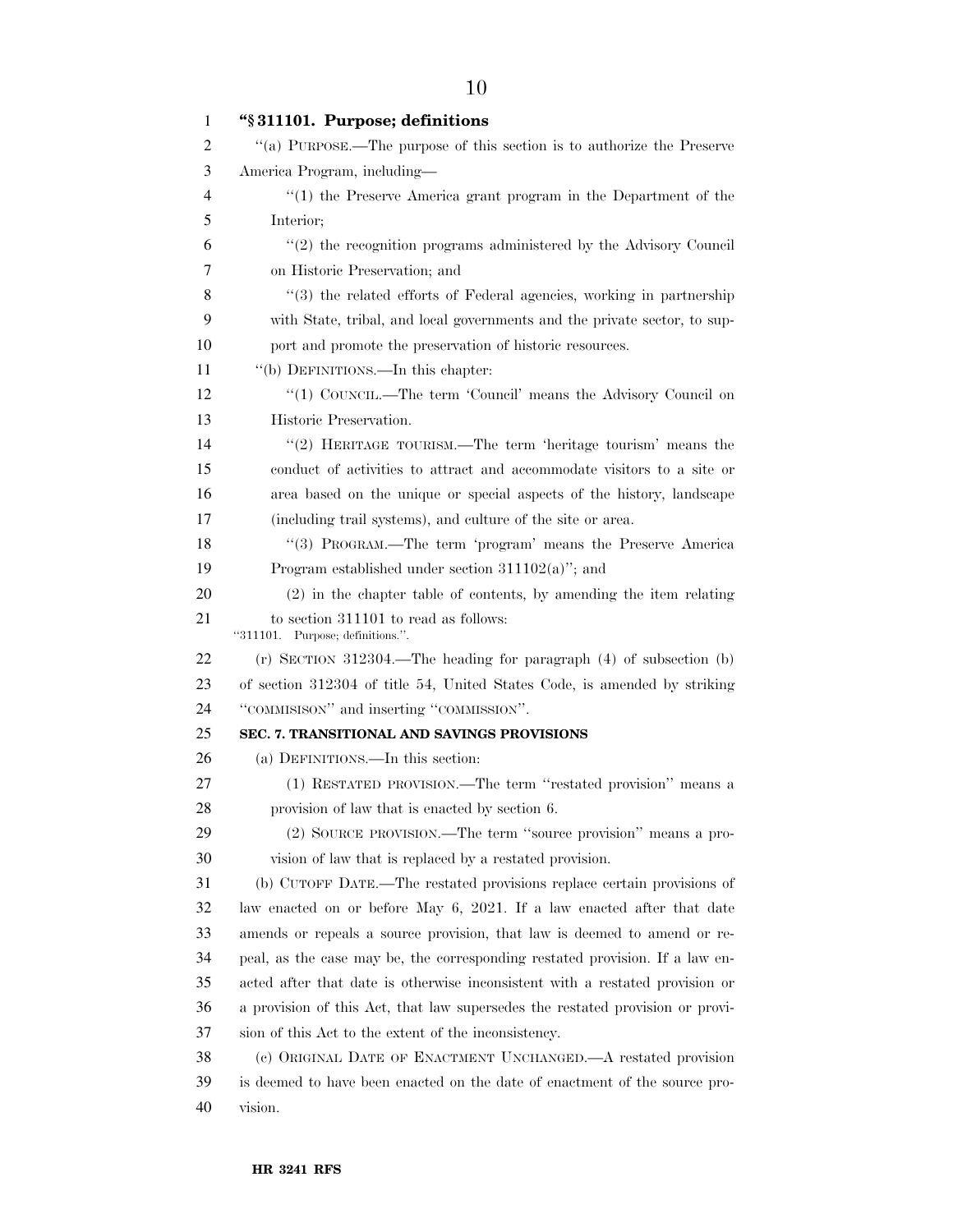(d) REFERENCES TO RESTATED PROVISIONS.—A reference to a restated provision is deemed to refer to the corresponding source provision. (e) REFERENCES TO SOURCE PROVISIONS.—A reference to a source pro- vision, including a reference in a regulation, order, or other law, is deemed to refer to the corresponding restated provision. (f) REGULATIONS, ORDERS, AND OTHER ADMINISTRATIVE ACTIONS.—A regulation, order, or other administrative action in effect under a source provision continues in effect under the corresponding restated 54 provision. (g) ACTIONS TAKEN AND OFFENSES COMMITTED.—An action taken or an offense committed under a source provision is deemed to have been taken or committed under the corresponding restated provision. (h) LEGISLATIVE CONSTRUCTION.—An inference of legislative construc- tion is not to be drawn by reason of a restated provision's location in the United States Code or by reason of the heading used for the restated provi-15 sion. **SEC. 8. REPEALS.** 

11

17 The following provisions of law are repealed, except with respect to rights 18 and duties that matured, penalties that were incurred, or proceedings that 19 were begun before December 19, 2014:

Schedule of Laws Repealed

| $_{\rm Act}$                                                                                                   | Section                                                                             | United States Code Former<br>Classification                                                                                                                                                  |
|----------------------------------------------------------------------------------------------------------------|-------------------------------------------------------------------------------------|----------------------------------------------------------------------------------------------------------------------------------------------------------------------------------------------|
| Act of May 15, 1896 (ch. 182)                                                                                  |                                                                                     | 16 U.S.C. 411.<br>16 U.S.C. 412.                                                                                                                                                             |
| Act of March 3, 1897 (ch. 372)                                                                                 |                                                                                     | 16 U.S.C. 413.<br>16 U.S.C. 414.<br>16 U.S.C. 416.<br>16 U.S.C. 413, 414, 416.                                                                                                               |
| Act of August 24, 1912 (ch. 355 (last<br>paragraph under heading "NATIONAL<br>MILITARY PARKS" at 37 Stat. 442) |                                                                                     | 16 U.S.C. 421.                                                                                                                                                                               |
| Land and Water Conservation Fund Act<br>of 1965 (Pub. L. 88-578)                                               |                                                                                     | 16 U.S.C. 460/-4.                                                                                                                                                                            |
|                                                                                                                |                                                                                     | 16 U.S.C. 2301(b).                                                                                                                                                                           |
| Urban Park and Recreation Recovery<br>Act of 1978 (Pub. L. 95–625)                                             |                                                                                     | 16 U.S.C. 2502.                                                                                                                                                                              |
| National Park System Visitor Facilities<br>Fund Act (Pub. L. 97–433)                                           |                                                                                     | 16 U.S.C. 19gg note.<br>16 U.S.C. 19aa note.<br>16 U.S.C. 19bb note.<br>16 U.S.C. 19cc note.<br>16 U.S.C. 19dd note.<br>16 U.S.C. 19ee note.<br>16 U.S.C. 19ff note.<br>16 U.S.C. 19gg note. |
| Omnibus Parks and Public Land Man-<br>agement Act of 1996 (Pub. L. 104–                                        | div. I, title VIII, $§ 814(a)(1)$<br>div. I, title VIII, $\S 814(g)(4,$<br>$(5)$ ). | 16 U.S.C. $170(1)$ .<br>16 U.S.C. 1f.                                                                                                                                                        |